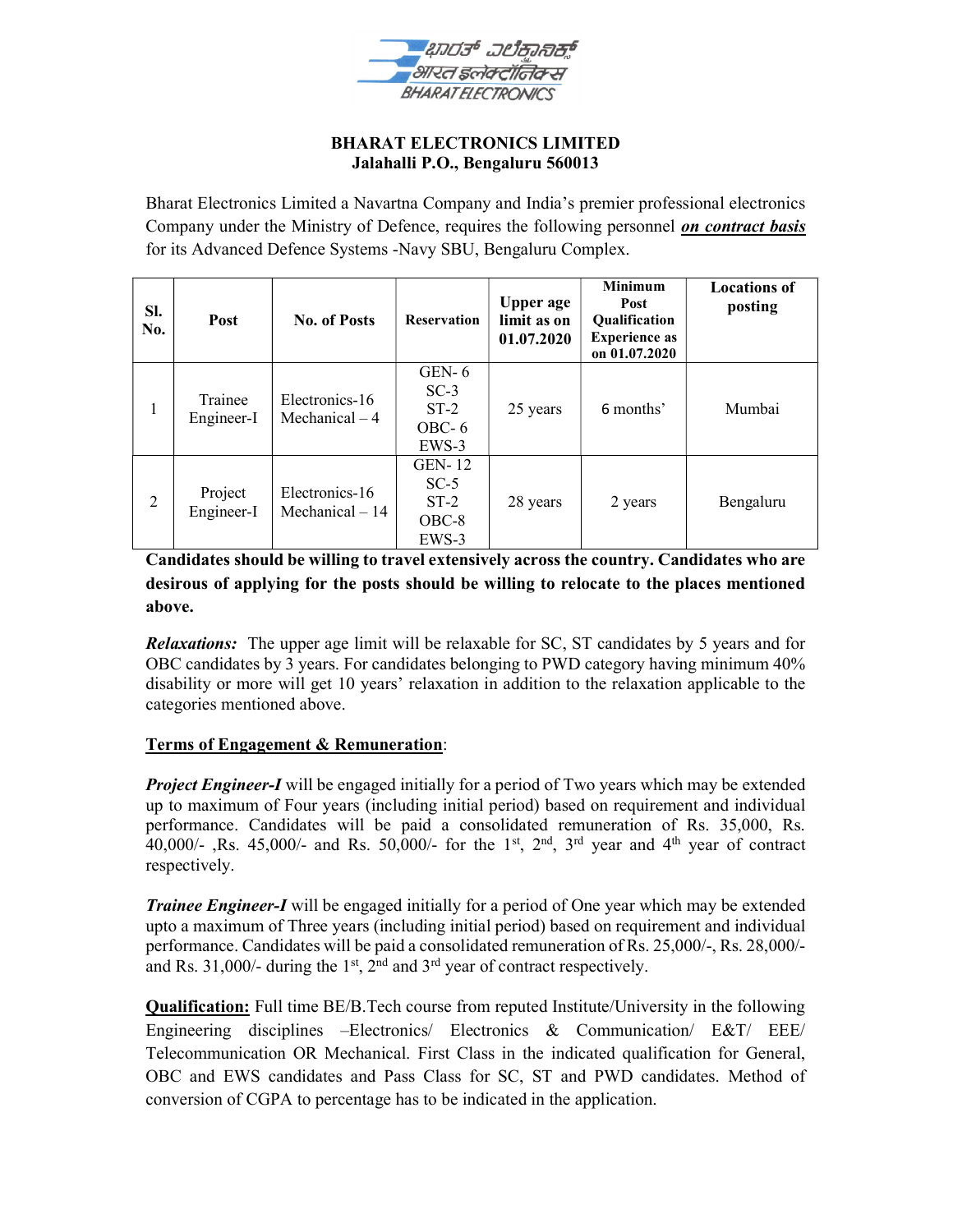

Post qualification Experience (as on 01.07.2020): Candidates should have minimum of 2 years of relevant post qualification industry experience to apply for the post of Project Engineer-I and 6 months' of relevant post qualification industry experience to apply for the post of Trainee Engineer-I.

Candidates with experience in any of the following areas will be preferred:

### Mechanical:

- Hands-on experience in mechanical designing, AutoCAD and Solid works software.
- Design and realization of mechanical structures
- Working knowledge in assembly of mechanical systems
- Knowledge of manufacturing processes and materials.
- Experience in Quality Assurance area such as preparation of project documents, generation of production documents, updating stores database, inspection of mechanical components/spares, coordinating with customers for clearances, etc. will be an added advantage.
- Experience in software based drafting required for documentation
- Experience in preparation of cost estimates, tendering, contract management, customer liaisoning, etc., will be an added advantage.

#### Electronics:

- Work experience in Radars and Communication Systems, High voltage transmitters, Signal Processing will be an added advantage.
- Hands on experience in using test instruments like network analyser, spectrum analyser, Signal generators, RF power meters, etc.
- Hands-on experience in Antenna testing will be preferred.
- Experience in Quality Assurance area such as preparation of project documents, updating stores database, inspection of electrical and electronic components/spares, coordinating with customers for clearances, etc.
- Candidates should have managed work teams and should have been involved in work planning, scheduling and execution

Note: Teaching experience will not be considered.

SELECTION PROCEDURE: Candidates who meet the eligibility criteria w.r.t. qualification and experience will be allotted weightage as follows:

| <b>Criteria</b>                                                                                                                                                                                                                                   | Weightage |
|---------------------------------------------------------------------------------------------------------------------------------------------------------------------------------------------------------------------------------------------------|-----------|
| Aggregate Marks secured in BE/B.Tech.                                                                                                                                                                                                             | 75%       |
| <b>Relevant Post Qualification experience:</b><br>2.5 marks will be allocated for minimum experience<br>stipulated for the post. 1.25 marks will be allocated for<br>every additional experience of 6 months subject to a<br>maximum of 10 marks. | 10%       |
| Interview for shortlisted candidates                                                                                                                                                                                                              | 15%       |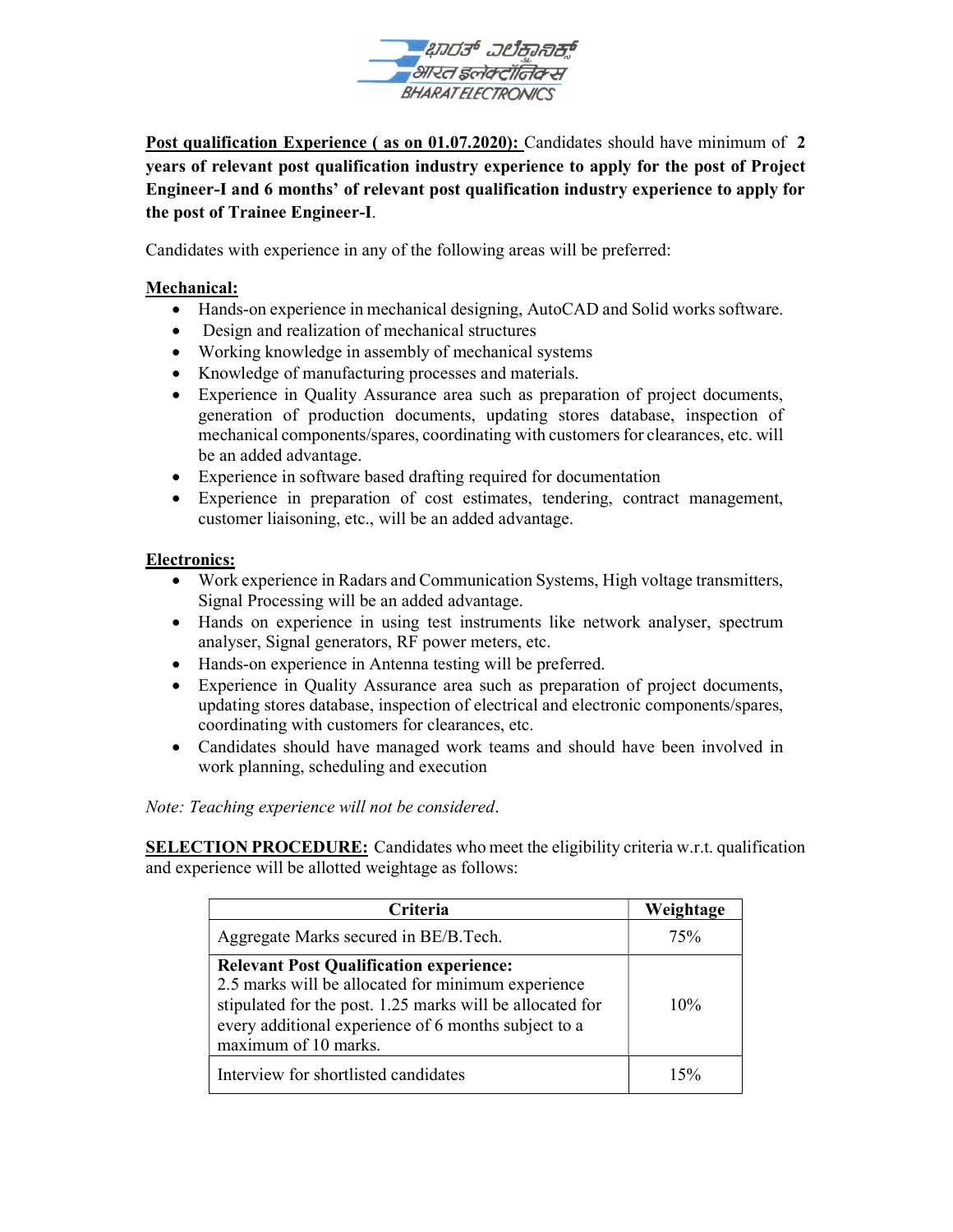

# • Candidates have to compulsorily provide the CGPA conversion to percentage of marks as per the guidelines provided by their University.

- Candidates will be shortlisted in the order of merit based on marks obtained in BE/B.Tech and number of years of experience as indicated above in the ratio of 1:5. Only those candidates shortlisted will be called for the interview.
- The names of candidates shortlisted for interviews will be avialable on our Company's website through query mode.
- Candidates who have been shortlisted for the interview are required to log on to the website and enter their application number to access and download their interview call letter.
- Candidates are requested to print the call letter and comply with the instructions indicated therein. Please note that call letters will be sent through email only.
- The results of the final selection will be available on BEL website through query mode.

HOW TO APPLY: Candidates who are desirous of applying for the above posts and are willing to be posted at the locations indicated in the advertisement may apply online by clicking the link provided against the advertisement and click on the link provided below the advertisement to apply for Trainee engineer-I and Project Engineer- I (on Contract Basis) for ADSN SBU, Bengaluru Complex.

The online application can be accessed from 2.00 p.m. onwards on 22.07.2020.

The last date to submit the applications is 02.08.2020.

### Candidates are required to enter all information correctly in the online application form and verify the same before submission, as changes shall not be permitted after submission of the application form.

The dates of the selections, timings and venue will be intimated to the shortlisted candidates through e-mail only. List of candidates shortlisted for interview will also be uploaded on the BEL website.

# Documents to be submitted by candidates along with the application form:

i)  $10<sup>th</sup>$  Standard marks card (as proof of date of birth)

ii) B.E/ B.Tech. Degree certificate (as applicable). In case of CGPA or credits system of assessments, the candidates are required to indicate the formula for conversion of CGPA/ Credits to percentage in accordance with the respective University norms.

iii) Final Consolidated Marks Sheet.

iv) Caste /Tribe/ Community/ Disability/Economic status certificate in case of candidates belonging to SC/ST/OBC/PWD/EWS respectively. Candidates claiming reservation under any of the above categories are required to submit the certificate in the prescribed format. The formats of various certificates are provided as link to the advertisement. Candidates belonging to OBC category should produce the certificate issued on or after 01.01.2019.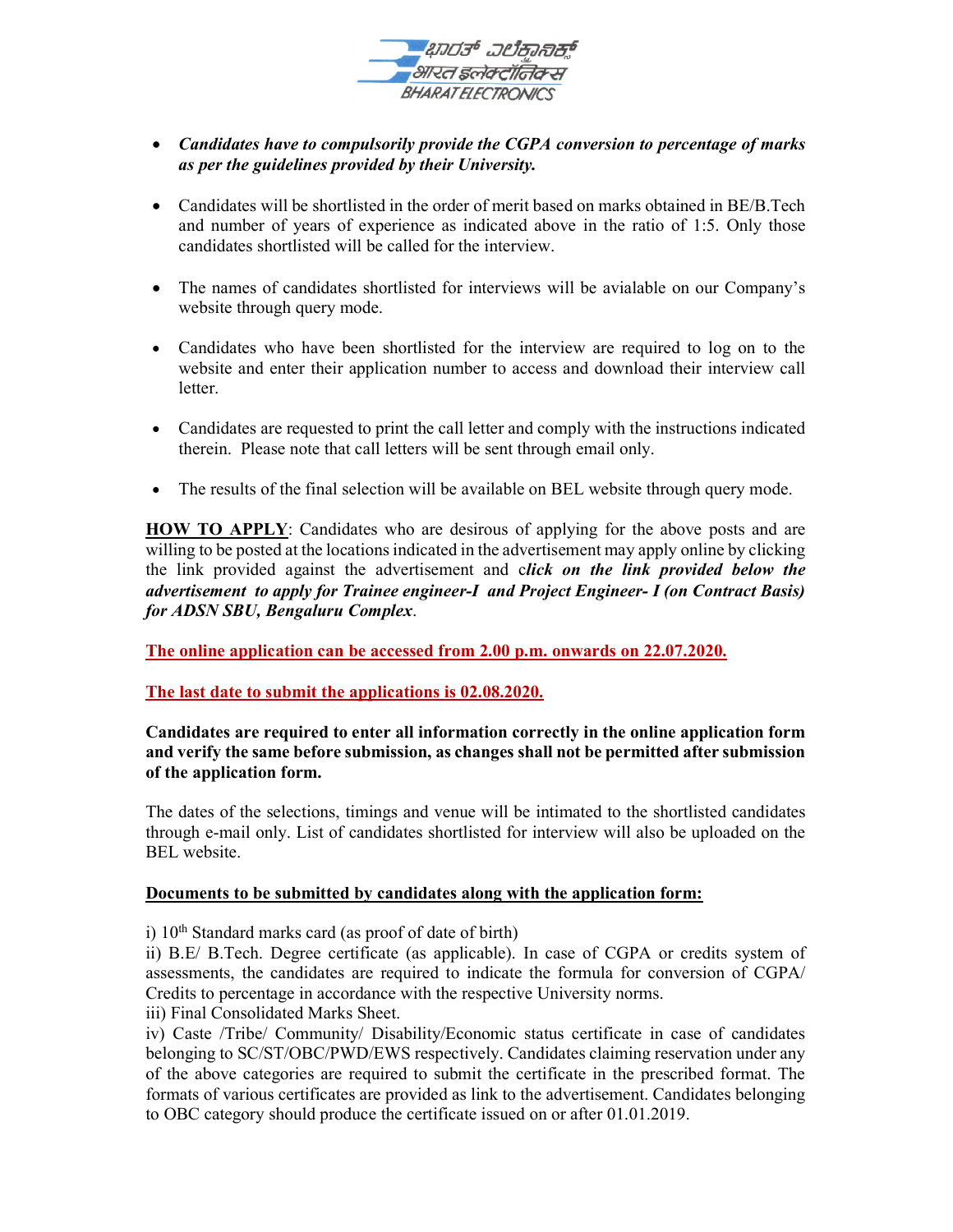

v) Post qualification work experience certificate/s from previous / current employer. Where current employment certificate is not produced, the Offer of current appointment, Employee ID proof and latest pay slip should be compulsorily attached.

vi) Candidates working in PSUs / Govt. organizations should compulsorily submit the 'No Objection Certificate' at the time of application or interview.

#### Application fee:

| <b>Post</b>           | <b>Application fee</b> | <b>Exemption</b>                                                                                         |  |
|-----------------------|------------------------|----------------------------------------------------------------------------------------------------------|--|
| Trainee Engineer $-I$ | $Rs. 200/-$            | Candidates belonging to PWD,<br>SC and ST categories are<br>exempted from payment of<br>application fee. |  |
| Project Engineer-I    | $Rs.500/-$             |                                                                                                          |  |

- The application fee should be remitted through SBI Collect (through online mode or through SBI Branch).
- Candidates are requested to read the details and screenshots for making the payment.
- Candidates can also make the payment by approaching SBI branch. You have to select SBI branch in the payment option and download pre-printed challan generated through SBI Collect and deposit the application fee (as applicable) plus applicable bank charges in any SBI Branch. The candidate should ensure to obtain the seal and signature of the bank official.
- Candidates have to enter the "SBI Collect reference No." generated after payment, in the online Application Form.
- Candidates may go through all instructions and eligibility criteria carefully before remitting Application Fee and submitting the application. Fee once paid will not be refunded.

# GENERAL:

- Selected candidates are required to be covered under a medical insurance scheme for a sum of Rs.2 lakhs per annum and submit the same on joining. In addition to the remuneration indicated, a consolidated amount of Rs. 10,000/- per year will be paid towards expenses like medical insurance premium, attire allowance, stitching charges, footwear allowance, etc.
- Shortlisting of candidates will be carried out purely based on the information declared by the candidates in the online application form. If at any further stage of selections, it is found that candidates have declared false information w.r.t. their credentials, BEL reserves the right to debar them at any stage of selection.
- Candidates are required to possess at least one valid e-mail id, which is to be entered in the application form. BEL will not be responsible for bouncing of e-mails, non-receipt of e-mails due to invalid e-mail IDs, setting options exercised by the candidate, etc..